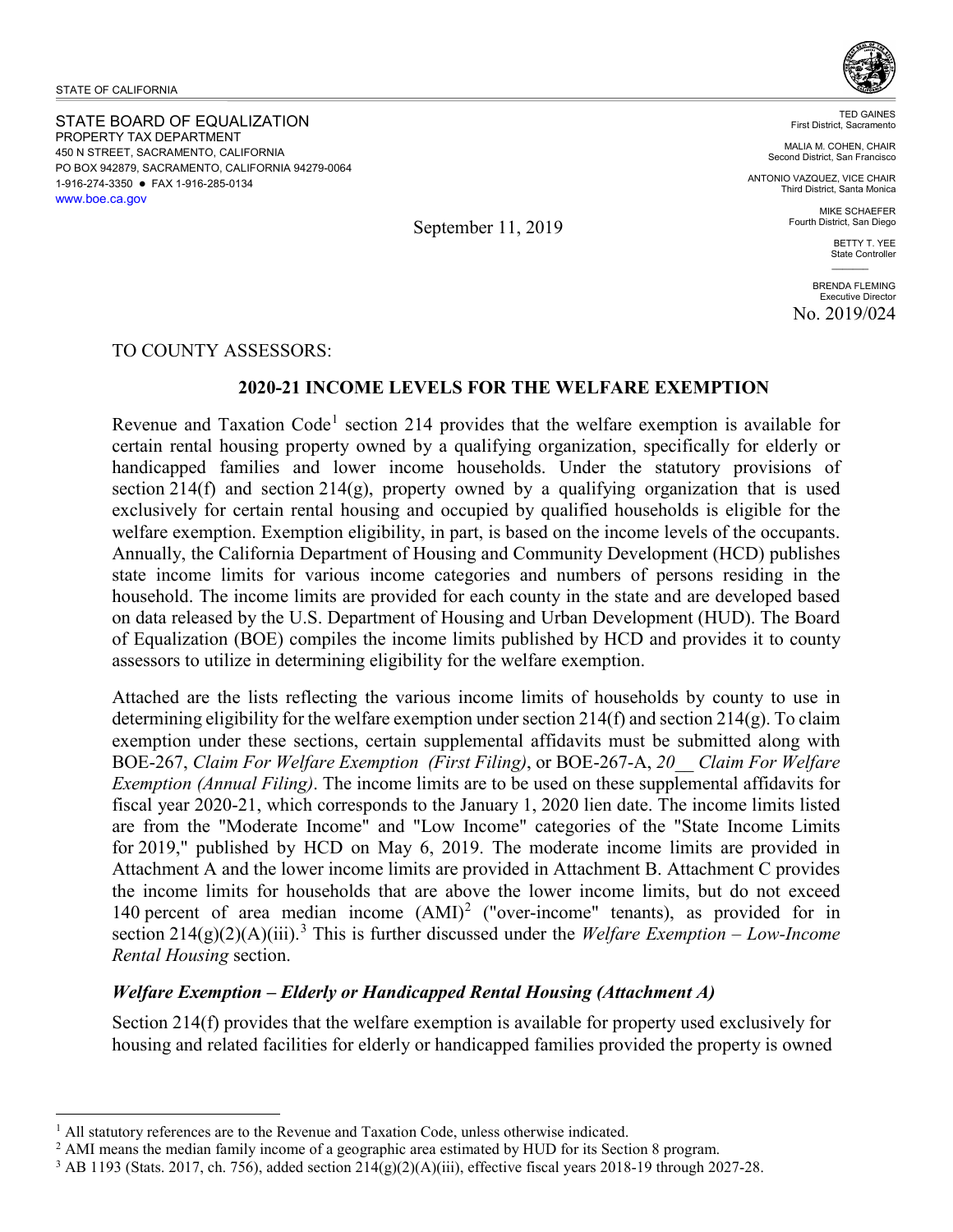and operated by a qualifying organization meeting all the requirements of section 214 under any one of the following three criteria:

- 1. Supplemental care is provided, such as skilled nursing or convalescent care; or services are provided to residents, such as meals, transportation, and staff on premises available to assist residents.
- 2. The housing project is financed by, including, but not limited to, the federal government pursuant to sections 202, 231, 236, or 811 of Public Laws.<sup>[4](#page-1-0)</sup>
- 3. The property is used for housing and related facilities for low- and moderate-income elderly or handicapped families.<sup>[5](#page-1-1)</sup>

Property qualifying for exemption under criteria one or two above does not require tenant households to meet any income limit restrictions; therefore, no supplemental affidavit is required when filing a welfare exemption claim form under these criteria. However, if the property is used as described in criterion three, tenant households must meet the income limits shown in Attachment A in order to qualify for exemption. BOE-267-H, *Welfare Exemption Supplemental Affidavit, Housing – Elderly Or Handicapped Families,* must be submitted with the exemption claim form to document the units that are eligible for exemption.

If portions of property are rented to non-qualified families (those that exceed the maximum income limits), the property is entitled to a partial exemption. The partial exemption is equal to that percentage of the value of the property that is equal to the percentage that the number of low- and moderate-income elderly and handicapped families represents of the total number of families occupying the property. A vacant unit, therefore, may not be counted as a qualifying unit, even if it is held for a household that will meet the income limitation.

# *Welfare Exemption – Low-Income Rental Housing (Attachment B)*

Section  $214(g)$  provides an exemption for property owned and operated by a qualifying organization and used exclusively for rental housing and related facilities serving lower income households. Qualifying organizations include nonprofit funds, foundations, corporations, limited liability companies, and limited partnerships with an eligible managing general partner.

Nonprofit organizations filing an exemption claim for low-income housing must certify and ensure that use of the property is restricted by an enforceable and verifiable agreement with a public agency (regulatory agreement), a recorded deed restriction, or an "other legal document."[6](#page-1-2) Limited partnerships must certify and ensure that use of the property is restricted by a regulatory agreement or recorded deed restriction.<sup>[7](#page-1-3)</sup> In all cases, to qualify for exemption, rents may not exceed those prescribed by Section 50053 of the Health and Safety Code or by the terms of the financing or financial assistance.[8](#page-1-4)

 $\overline{a}$ 

<span id="page-1-0"></span><sup>4</sup> Section 202 of Public Law 86-372 (U.S.C. Sect. 1701q); section 231 of Public Law 73-479 (12 U.S.C. Sec.1715v); section 236 of Public Law 90-448 (U.S.C. Sec. 1715z); section 811 of Public Law 101-625 (42 U.S.C. Sec. 8013).

<span id="page-1-1"></span><sup>&</sup>lt;sup>5</sup> As used in section 214(f), "low and moderate income" has the same meaning as the term "persons and families of low or moderate income" as defined by Section 50093 of the Health and Safety Code.

<span id="page-1-2"></span><sup>6</sup> See Property Tax Rule 140, *Welfare Exemption Requirements for Low-Income Housing Properties,* for a definition of "other legal document."

<span id="page-1-3"></span> $<sup>7</sup>$  Limited partnerships may not qualify for the exemption though the use of an "other legal document."</sup>

<span id="page-1-4"></span><sup>&</sup>lt;sup>8</sup> See sections  $214(g)(1)(C)$  and  $214(g)(2)(A)(i)$ .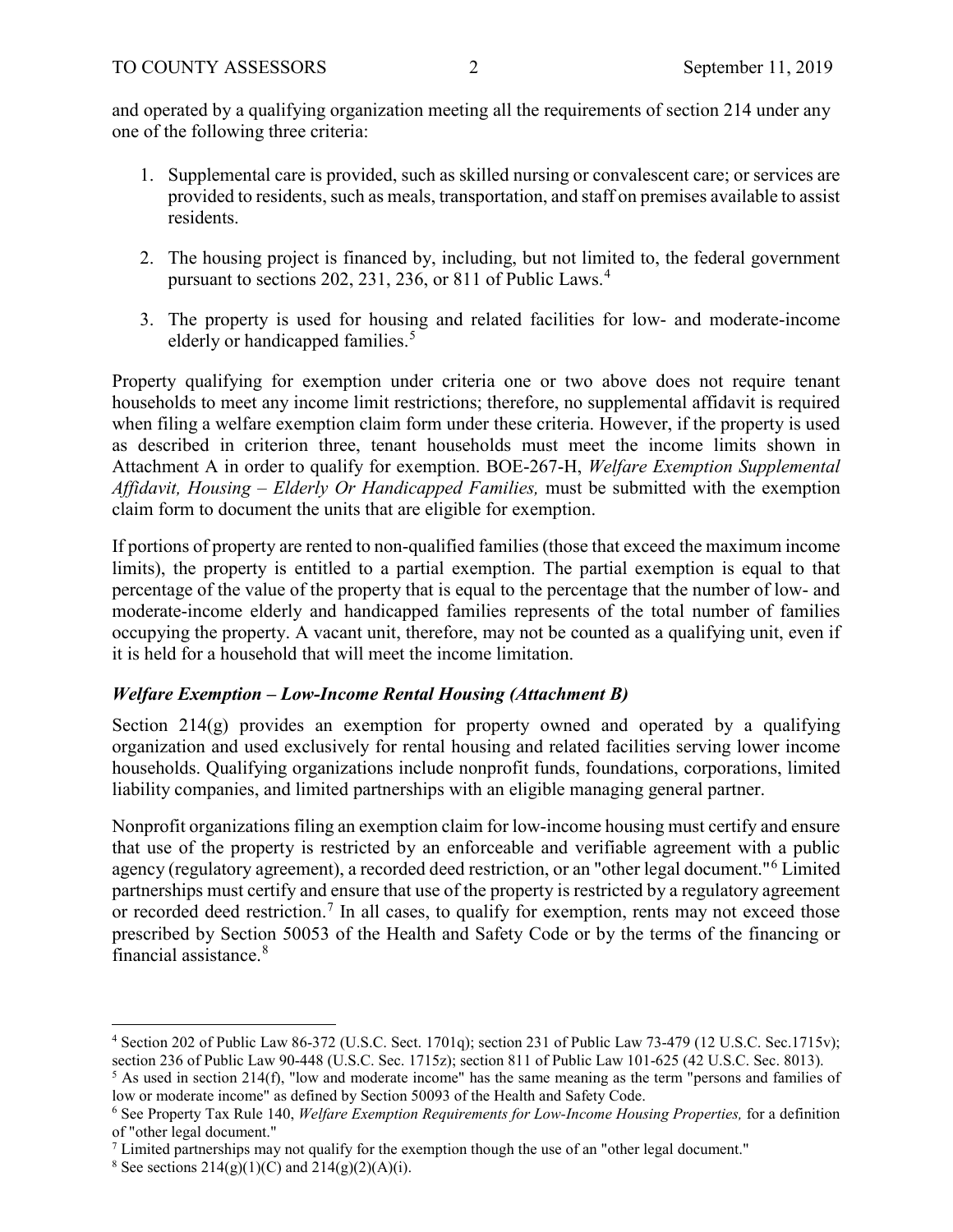Under section  $214(g)(1)(C)$ , low-income housing property owned by an eligible nonprofit corporation may qualify for exemption if 90 percent or more of the occupants of the property are low-income households within the prescribed rent levels of Section 50053 of the Health and Safety Code. The total statewide exemption amount may not exceed *twenty million dollars (\$20,000,000)[9](#page-2-0) in assessed value* for a single property or multiple properties owned by a nonprofit corporation that is not financed by government loans, as provided in section  $214(g)(1)(A)$ , or does not receive low-income housing tax credits, as provided in section  $214(g)(1)(B)$ . The exemption provisions under this subdivision do not apply to properties owned by a limited partnership with an eligible managing general partner.

Properties used for rental housing and related facilities that are owned and operated by qualifying organizations are entitled to a partial exemption equal to that percentage of the value of the property that is equal to the percentage that the number of units serving lower income households represents of the total number of residential units. The percentage of exemption should be applied to the property's assessed value, provided the property consists of all residential units. However, if a portion of the property consists of non-exempt commercial space or vacant excess land, the percentage of qualifying units should only be applied to the total assessed value of the residential units.<sup>[10](#page-2-1)</sup> Vacant units may also qualify for exemption if designated for use by lower income households.

Claimants requesting exemption for lower income rental housing must complete and submit one of the following supplemental affidavits with the welfare exemption claim form:

- BOE-267-L, *Welfare Exemption Supplemental Affidavit, Housing Lower Income Households*, if the property is owned by a nonprofit corporation or eligible limited liability company.
- BOE-267-L1, *Welfare Exemption Supplemental Affidavit, Low-Income Housing Property Of Limited Partnership*, if the property is owned by a limited partnership with an eligible managing general partner.

Claimants filing supplemental affidavit BOE-267-L seeking exemption under the provision of section  $214(g)(1)(C)$ , where the property does not receive government financing or low-income housing tax credits, are subject to additional reporting requirements. If exemption is claimed under this section, the claimant must also complete BOE-267-L2, *Welfare Exemption Supplemental Affidavit, Housing – Lower Income Households – Tenant Data,* to report information on the units occupied by lower income households. The assessor should review the household income amount reported by the claimant in Section 2 of BOE-267-L2 to ensure that actual household income for each unit (based on the number of persons in the household) does not exceed the applicable income limit.

Additionally, to verify that the \$20,000,000 assessed value exemption limitation has not been exceeded statewide, all assessors' offices should provide the BOE with a list of properties in their counties that qualified for exemption under section  $214(g)(1)(C)$ . The BOE will consolidate and review this information to determine if the limit has been exceeded by any organizations and will contact any affected assessors' offices, so that action can be taken to only grant exemption up to the maximum allowed by statute.

<span id="page-2-0"></span> $\overline{a}$ <sup>9</sup> As of January 1, 2019, the statewide exemption amount was increased from \$10,000,000 to \$20,000,000 per SB 1115 (Stats. 2018, ch. 694).

<span id="page-2-1"></span> $10$  See LTA No. 2015/018 for details and examples of how to apply partial exemptions.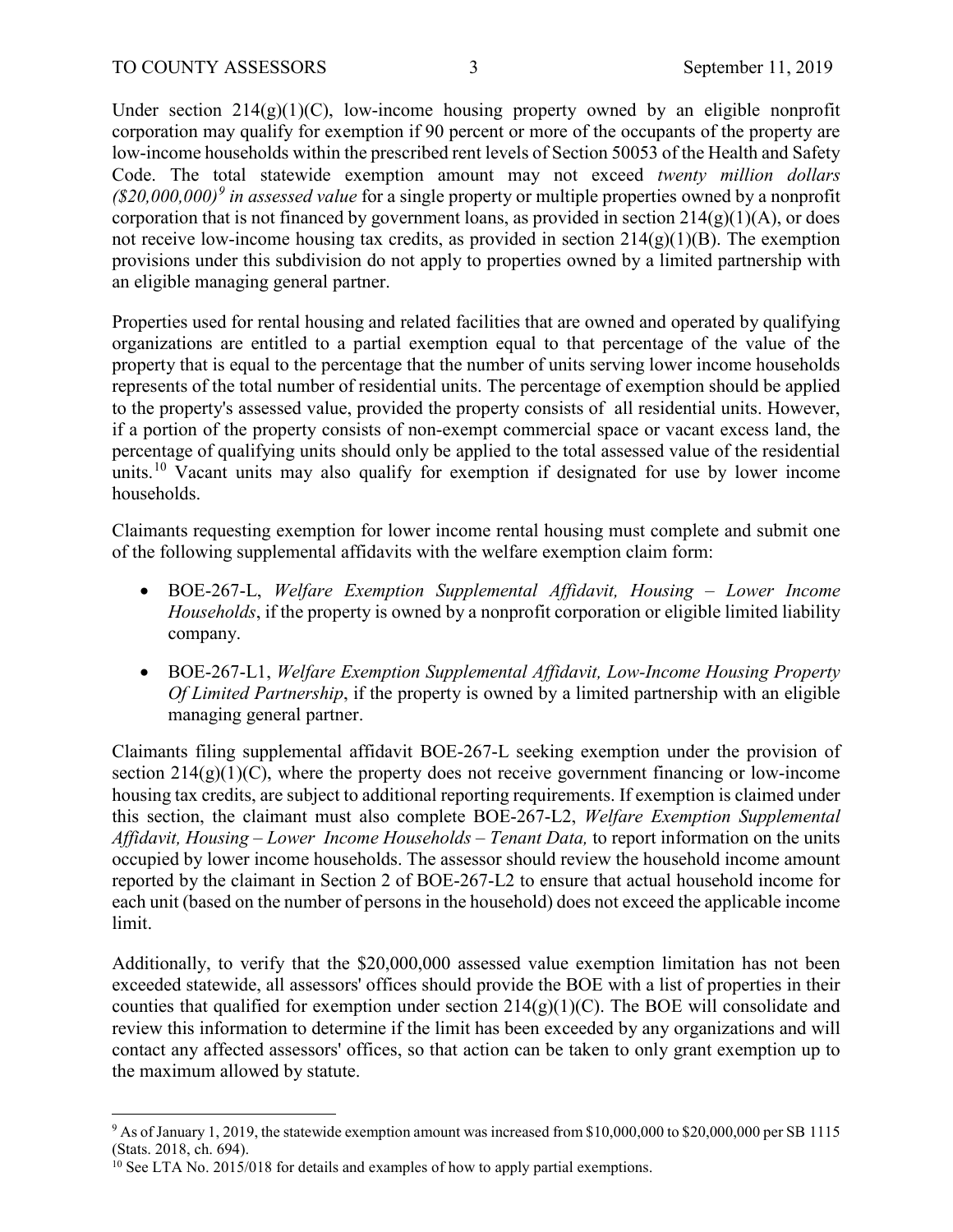The supplemental affidavits certify that the requirements of section  $214(g)$  are satisfied, as well as provide documentation of the units eligible for the exemption. Eligible units are defined as those units rented within the prescribed rental levels to lower income family households whose annual income does not exceed the maximum income limits, as indicated in Attachment B. However, there is one exception to this definition of eligible units, as described in the following paragraph.

# *Welfare Exemption – Low-Income Rental Housing – "Over-Income" Tenants (Attachment C)*

In the case of a property eligible for and receiving federal low-income housing tax credits (LIHTC), a unit shall continue to be treated as occupied by a lower income household if the occupants were a lower income household on the lien date in the fiscal year in which occupancy of the unit commenced and the unit continues to be rent restricted, even if the income of the occupants has increased in subsequent years up to 140 percent of AMI, adjusted for family size ("over-income" tenants).<sup>[11](#page-3-0)</sup> Thus, these units may be still be included in the number of units serving lower income households, which is to be indicated in BOE-267-L or BOE-267-L1, Section 4, provided the units remain rent-restricted. However, once the household income exceeds 140 percent of AMI, adjusted for family size, as of the lien date, the unit would cease to qualify for property tax exemption. Attachment C provides the income limits for "over-income" tenants, which is to be used *only* for projects that are receiving LIHTC under these circumstances and occupied by "over-income" tenants. If exemption is claimed under this provision, the claimant must also adhere to additional reporting requirements by completing BOE-267-L3, *Welfare Exemption Supplemental Affidavit, Households Exceeding Low-Income Limits – "Over-Income" Tenant Data (140% AMI)*, to report information on the units occupied by these households. The assessor should review the household income amount reported by the claimant in Section 2 of BOE-267-L3 to ensure that actual household income for each unit (based on the number of persons in the household) does not exceed 140 percent of AMI.

# *Preprint Income Levels*

The assessor should insert (preprint) the income limits for its county in each of the appropriate sections of the supplemental affidavits and income reporting worksheets, as listed below. Additionally, the corresponding year in which the income limits are applicable should be preprinted at the top of page one of the supplemental affidavits.

- BOE-267-H
	- "Maximum Income" column in Section 3.A, using Attachment A income limits
- BOE-267-H-A
	- "Income Limit" column, using Attachment A income limits
- $\bullet$  BOE-267-L and BOE-267-L1
	- "Maximum Income" column in Section 4.A1, using Attachment B income limits
	- "140% AMI" column in Section 4.A2, using Attachment C income limits
- BOE-267-L-A

 $\overline{a}$ 

- "Lower Income Limit" column in Section 2, using Attachment B income limits
- "140% AMI Limit" column in Section 2, using Attachment C income limits

<span id="page-3-0"></span><sup>&</sup>lt;sup>11</sup> AB 1193 (Stats. 2017, ch. 756), added section  $214(g)(2)(A)(iii)$ , effective fiscal years 2018-19 through 2027-28.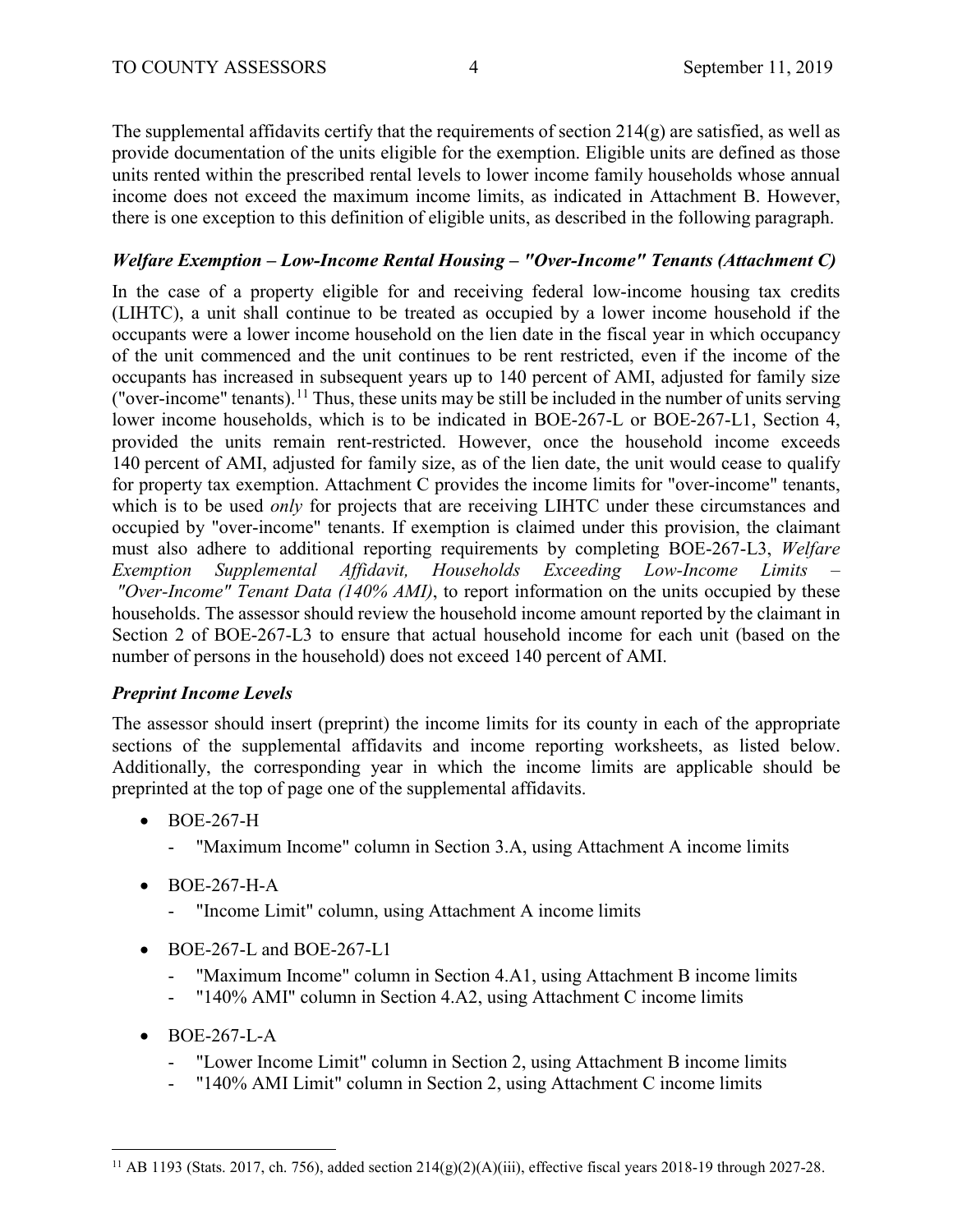## *Summary*

The attached income limits are to be used on supplemental affidavits for fiscal year 2020-21, which corresponds to the January 1, 2020 lien date. Determination of qualifying units should be based on the use of the property on the lien date.

The moderate income limits, as shown in Attachment A, should be used to determine eligibility for elderly or handicapped rental housing for the welfare exemption under section 214(f), and preprinted on BOE-267-H and BOE-267-H-A. The lower income limits, as shown in Attachment B, should be used to determine eligibility for low-income rental housing for the welfare exemption under section  $214(g)$ , and preprinted on BOE-267-L, BOE-267-L1, and BOE-267-L-A. For low-income housing properties that receive LIHTC and which have units occupied by "over-income" tenants as described previously, the "over-income" household limits, as shown in Attachment C, should be used to determine continued exemption eligibility under section  $214(g)(2)(A)(iii)$  and preprinted on BOE-267-L and BOE-267-L1.

The tenant income amounts reported for each unit on BOE-267-H, BOE-267-L, and BOE-267-L1 should be reviewed and compared to the attached income limits to determine the portion of the property that is eligible for the welfare exemption. In all cases, the exemption from property tax is available only to the extent that the incomes of families or households do not exceed the specified limits.

If you have questions regarding the attached income levels or questions concerning the exemptions described in this letter, please contact the County-Assessed Properties Division at 1-916-274-3350.

Sincerely,

/s/ David Yeung

David Yeung Deputy Director Property Tax Department

DY:pl Attachments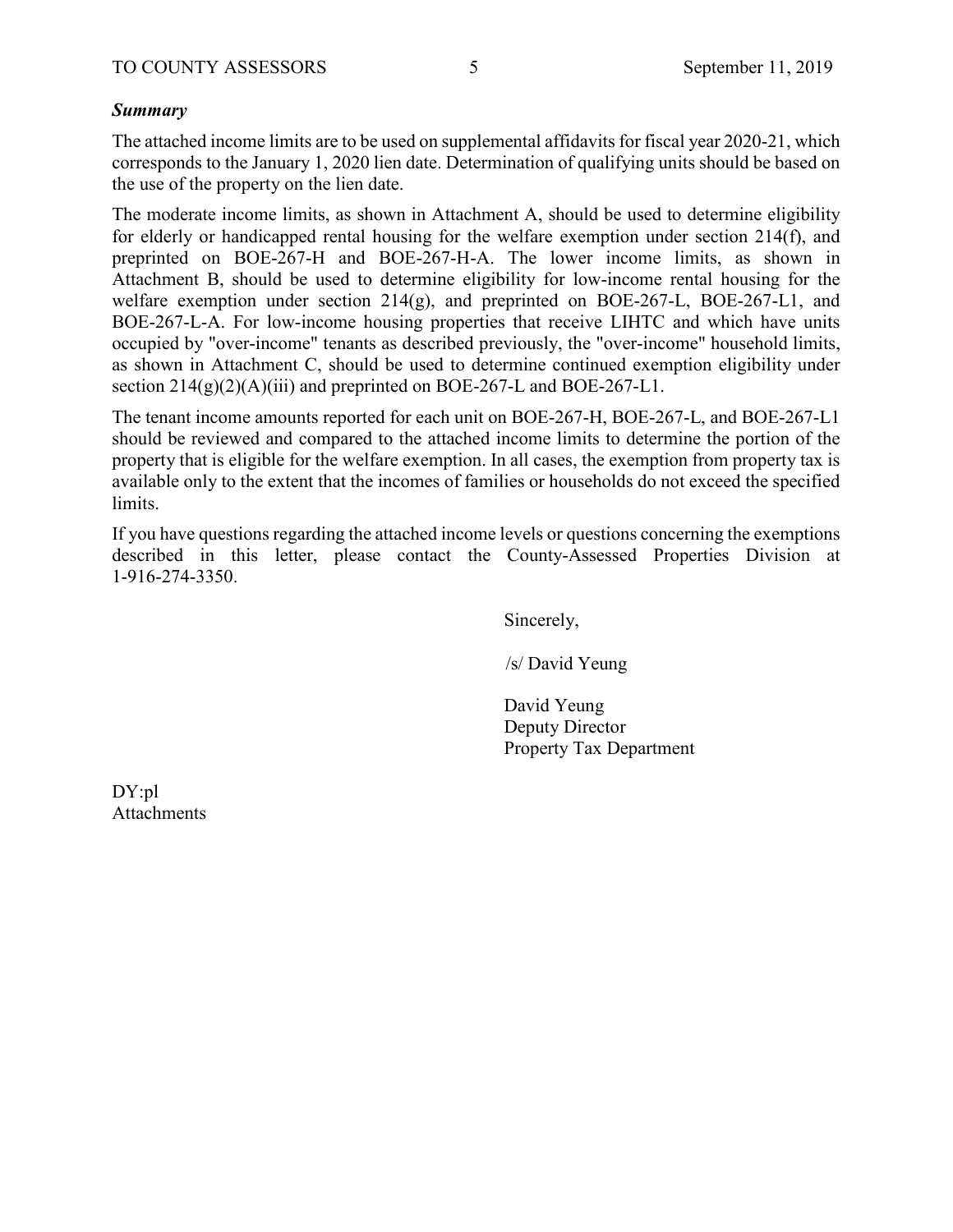### **MODERATE INCOME HOUSEHOLD INCOME LIMITS**

#### **WELFARE EXEMPTION - ELDERLY OR HANDICAPPED HOUSING**

(To be used for affidavits filed for fiscal year 2020-21)

Number of Persons in Household

| County           | 1                | $\mathbf{2}$     | 3                 | 4                 | 5                 | 6                  | 7                  | 8                  |
|------------------|------------------|------------------|-------------------|-------------------|-------------------|--------------------|--------------------|--------------------|
| Alameda          | 93,850           | 107,250          | 120,650           | 134,050           | 144,750           | 155,500            | 166,200            | 176,950            |
| Alpine           | 79,750           | 91,100           | 102,500           | 113,900           | 123,000           | 132,100            | 141,250            | 150,350            |
| Amador           | 61,800           | 70,650           | 79,450            | 88,300            | 95,350            | 102,450            | 109,500            | 116,550            |
| <b>Butte</b>     | 55,850           | 63,850           | 71,800            | 79,800            | 86,200            | 92,550             | 98,950             | 105,350            |
| Calaveras        | 63,250           | 72,300           | 81,300            | 90,350            | 97,600            | 104,800            | 112,050            | 119,250            |
| Colusa           | 54,450           | 62,200           | 70,000            | 77,750            | 83,950            | 90,200             | 96,400             | 102,650            |
| Contra Costa     | 93,850           | 107,250          | 120,650           | 134,050           | 144,750           | 155,500            | 166,200            | 176,950            |
| Del Norte        | 54,450           | 62,200           | 70,000            | 77,750            | 83,950            | 90,200             | 96,400             | 102,650            |
| El Dorado        | 70,200           | 80,250           | 90,250            | 100,300           | 108,300           | 116,350            | 124,350            | 132,400            |
| Fresno           | 54,450           | 62,200           | 70,000            | 77,750            | 83,950            | 90,200             | 96,400             | 102,650            |
| Glenn            | 54,450           | 62,200           | 70,000            | 77,750            | 83,950            | 90,200             | 96,400             | 102,650            |
| Humboldt         | 54,450           | 62,200           | 70,000            | 77,750            | 83,950            | 90,200             | 96,400             | 102,650            |
| Imperial         | 54,450<br>61,050 | 62,200<br>69,800 | 70,000<br>78,550  | 77,750            | 83,950            | 90,200             | 96,400             | 102,650<br>115,150 |
| Inyo<br>Kern     | 54,450           | 62,200           | 70,000            | 87,250<br>77,750  | 94,250<br>83,950  | 101,200<br>90,200  | 108,200<br>96,400  | 102,650            |
| Kings            | 54,450           | 62,200           | 70,000            | 77,750            | 83,950            | 90,200             | 96,400             | 102,650            |
| Lake             | 54,450           | 62,200           | 70,000            | 77,750            | 83,950            | 90,200             | 96,400             | 102,650            |
| Lassen           | 58,300           | 66,650           | 74,950            | 83,300            | 89,950            | 96,650             | 103,300            | 109,950            |
| Los Angeles      | 61,400           | 70,150           | 78,950            | 87,700            | 94,700            | 101,750            | 108,750            | 115,750            |
| Madera           | 54,450           | 62,200           | 70,000            | 77,750            | 83,950            | 90,200             | 96,400             | 102,650            |
| Marin            | 114,900          | 131,300          | 147,750           | 164,150           | 177,300           | 190,400            | 203,550            | 216,700            |
| Mariposa         | 55,000           | 62,900           | 70,750            | 78,600            | 84,900            | 91,200             | 97,450             | 103,750            |
| Mendocino        | 54,450           | 62,200           | 70,000            | 77,750            | 83,950            | 90,200             | 96,400             | 102,650            |
| Merced           | 54,450           | 62,200           | 70,000            | 77,750            | 83,950            | 90,200             | 96,400             | 102,650            |
| Modoc            | 54,450           | 62,200           | 70,000            | 77,750            | 83,950            | 90,200             | 96,400             | 102,650            |
| Mono             | 68,200           | 77,950           | 87,700            | 97,450            | 105,250           | 113,050            | 120,850            | 128,650            |
| Monterey         | 62,250           | 71,100           | 80,000            | 88,900            | 96,000            | 103,100            | 110,250            | 117,350            |
| Napa             | 84,350           | 96,400           | 108,450           | 120,500           | 130,150           | 139,800            | 149,400            | 159,050            |
| Nevada           | 71,450           | 81,700           | 91,900            | 102,100           | 110,250           | 118,450            | 126,600            | 134,750            |
| Orange           | 82,250           | 94,000           | 105,750           | 117,500           | 126,900           | 136,300            | 145,700            | 155,100            |
| Placer<br>Plumas | 70,200<br>59,400 | 80,250<br>67,900 | 90,250<br>76,350  | 100,300<br>84,850 | 108,300<br>91,650 | 116,350<br>98,450  | 124,350<br>105,200 | 132,400<br>112,000 |
| Riverside        | 58,550           | 66,900           | 75,300            | 83,650            | 90,350            | 97,050             | 103,750            | 110,400            |
| Sacramento       | 70,200           | 80,250           | 90,250            | 100,300           | 108,300           | 116,350            | 124,350            | 132,400            |
| San Benito       | 71,000           | 81,100           | 91,250            | 101,400           | 109,500           | 117,600            | 125,750            | 133,850            |
| San Bernardino   | 58,550           | 66,900           | 75,300            | 83,650            | 90,350            | 97,050             | 103,750            | 110,400            |
| San Diego        | 72,500           | 82,850           | 93,200            | 103,550           | 111,850           | 120,100            | 128,400            | 136,700            |
| San Francisco    | 114,900          | 131,300          | 147,750           | 164,150           | 177,300           | 190,400            | 203,550            | 216,700            |
| San Joaquin      | 60,000           | 68,550           | 77,150            | 85,700            | 92,550            | 99,400             | 106,250            | 113,100            |
| San Luis Obispo  | 73,500           | 84,000           | 94,500            | 105,000           | 113,400           | 121,800            | 130,200            | 138,600            |
| San Mateo        | 114,900          | 131,300          | 147,750           | 164,150           | 177,300           | 190,400            | 203,550            | 216,700            |
| Santa Barbara    | 66,850           | 76,400           | 85,950            | 95,500            | 103,150           | 110,800            | 118,400            | 126,050            |
| Santa Clara      | 110,400          | 126,150          | 141,950           | 157,700           | 170,300           | 182,950            | 195,550            | 208,150            |
| Santa Cruz       | 82,300           | 94,100           | 105,850           | 117,600           | 127,000           | 136,400            | 145,800            | 155,250            |
| Shasta           | 54,450           | 62,200           | 70,000            | 77,750            | 83,950            | 90,200             | 96,400             | 102,650            |
| Sierra           | 60,300           | 68,900           | 77,550            | 86,150            | 93,050            | 99,950             | 106,850            | 113,700            |
| Siskiyou         | 54,450           | 62,200           | 70,000            | 77,750            | 83,950            | 90,200             | 96,400             | 102,650            |
| Solano<br>Sonoma | 72,000           | 82,300           | 92,550<br>100,750 | 102,850           | 111,100           | 119,300<br>129,850 | 127,550<br>138,800 | 135,750<br>147,750 |
| Stanislaus       | 78,350<br>54,450 | 89,550<br>62,200 | 70,000            | 111,950<br>77,750 | 120,900<br>83,950 | 90,200             | 96,400             | 102,650            |
| Sutter           | 54,450           | 62,200           | 70,000            | 77,750            | 83,950            | 90,200             | 96,400             | 102,650            |
| Tehama           | 54,450           | 62,200           | 70,000            | 77,750            | 83,950            | 90,200             | 96,400             | 102,650            |
| Trinity          | 54,450           | 62,200           | 70,000            | 77,750            | 83,950            | 90,200             | 96,400             | 102,650            |
| Tulare           | 54,450           | 62,200           | 70,000            | 77,750            | 83,950            | 90,200             | 96,400             | 102,650            |
| Tuolumne         | 56,050           | 64,050           | 72,050            | 80,050            | 86,450            | 92,850             | 99,250             | 105,650            |
| Ventura          | 82,150           | 93,900           | 105,600           | 117,350           | 126,750           | 136,150            | 145,500            | 154,900            |
| Yolo             | 73,850           | 84,400           | 94,950            | 105,500           | 113,950           | 122,400            | 130,800            | 139,250            |
| Yuba             | 54,450           | 62,200           | 70,000            | 77,750            | 83,950            | 90,200             | 96,400             | 102,650            |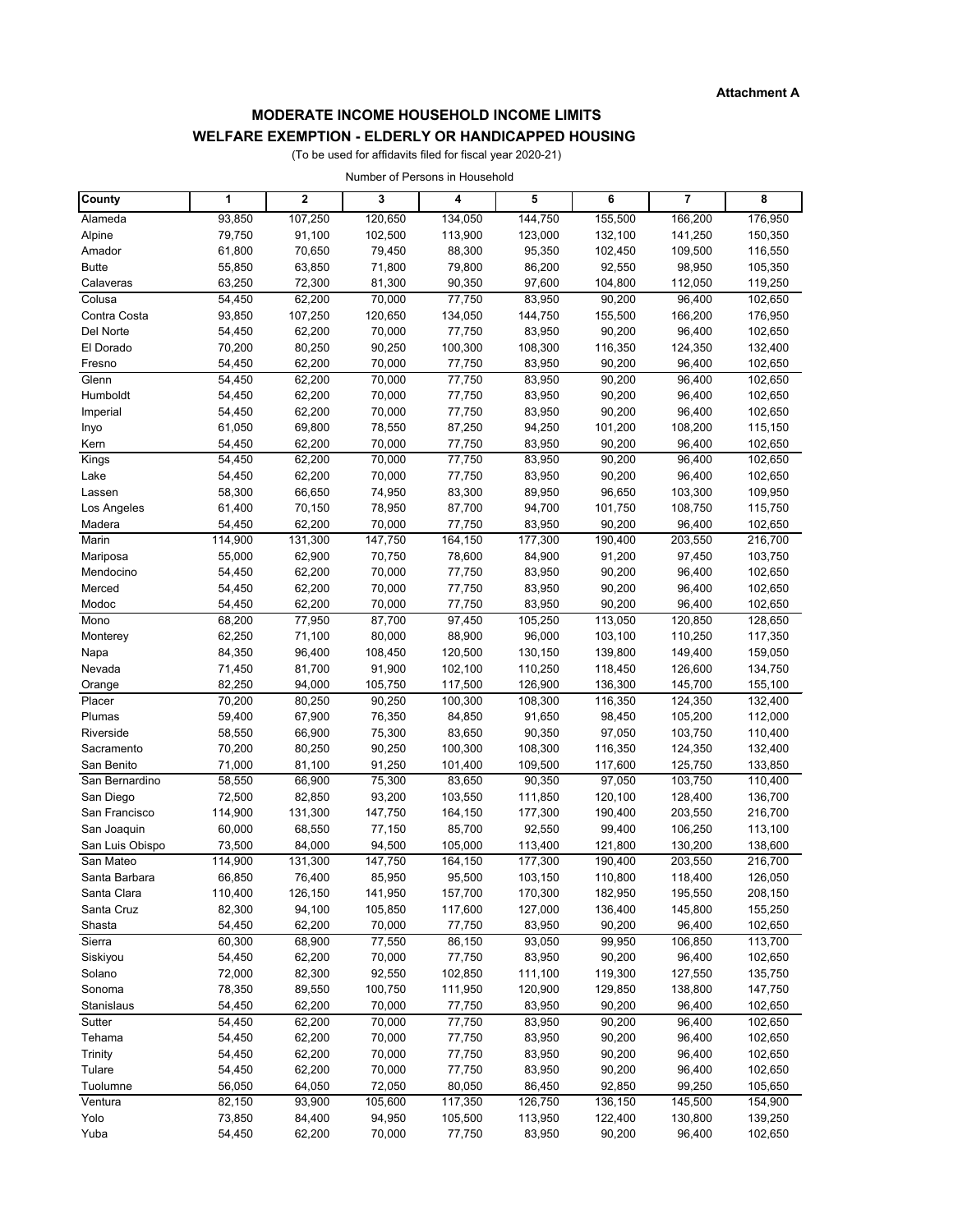# **LOWER INCOME HOUSEHOLD INCOME LIMITS**

## **WELFARE EXEMPTION - LOW-INCOME HOUSING**

(To be used with affidavits filed for fiscal year 2020-21)

Number of Persons in Household

| County                       | 1                | $\mathbf{2}$     | 3                | 4                | 5                | 6                | 7                 | 8                 |
|------------------------------|------------------|------------------|------------------|------------------|------------------|------------------|-------------------|-------------------|
| Alameda                      | 69,000           | 78,850           | 88,700           | 98,550           | 106,450          | 114,350          | 122,250           | 130,100           |
| Alpine                       | 46,100           | 52,650           | 59,250           | 65,800           | 71,100           | 76,350           | 81,600            | 86,900            |
| Amador                       | 41,250           | 47,150           | 53,050           | 58,900           | 63,650           | 68,350           | 73,050            | 77,750            |
| <b>Butte</b>                 | 37,250           | 42,600           | 47,900           | 53,200           | 57,500           | 61,750           | 66,000            | 70,250            |
| Calaveras                    | 42,200           | 48,200           | 54,250           | 60,250           | 65,100           | 69,900           | 74,750            | 79,550            |
| Colusa                       | 36,300           | 41,500           | 46,700           | 51,850           | 56,000           | 60,150           | 64,300            | 68,450            |
| Contra Costa                 | 69,000           | 78,850           | 88,700           | 98,550           | 106,450          | 114,350          | 122,250           | 130,100           |
| Del Norte                    | 36,300           | 41,500           | 46,700           | 51,850           | 56,000           | 60,150           | 64,300            | 68,450            |
| El Dorado                    | 46,850           | 53,550           | 60,250           | 66,900           | 72,300           | 77,650           | 83,000            | 88,350            |
| Fresno                       | 36,300           | 41,500           | 46,700           | 51,850           | 56,000           | 60,150           | 64,300            | 68,450            |
| Glenn                        | 36,300           | 41,500           | 46,700           | 51,850           | 56,000           | 60,150           | 64,300            | 68,450            |
| Humboldt                     | 36,300           | 41,500           | 46,700           | 51,850           | 56,000           | 60,150           | 64,300            | 68,450            |
| Imperial                     | 36,300           | 41,500           | 46,700           | 51,850           | 56,000           | 60,150           | 64,300            | 68,450            |
| Inyo                         | 40,750           | 46,550<br>41,500 | 52,350<br>46,700 | 58,150           | 62,850<br>56,000 | 67,500<br>60,150 | 72,150<br>64,300  | 76,800            |
| Kern<br>Kings                | 36,300<br>36,300 | 41,500           | 46,700           | 51,850<br>51,850 | 56,000           | 60,150           | 64,300            | 68,450<br>68,450  |
| Lake                         | 36,300           | 41,500           | 46,700           | 51,850           | 56,000           | 60,150           | 64,300            | 68,450            |
| Lassen                       | 38,850           | 44,400           | 49,950           | 55,500           | 59,950           | 64,400           | 68,850            | 73,300            |
| Los Angeles                  | 58,450           | 66,800           | 75,150           | 83,500           | 90,200           | 96,900           | 103,550           | 110,250           |
| Madera                       | 36,300           | 41,500           | 46,700           | 51,850           | 56,000           | 60,150           | 64,300            | 68,450            |
| Marin                        | 90,450           | 103,350          | 116,250          | 129,150          | 139,500          | 149,850          | 160,150           | 170,500           |
| Mariposa                     | 36,700           | 41,950           | 47,200           | 52,400           | 56,600           | 60,800           | 65,000            | 69,200            |
| Mendocino                    | 36,300           | 41,500           | 46,700           | 51,850           | 56,000           | 60,150           | 64,300            | 68,450            |
| Merced                       | 36,300           | 41,500           | 46,700           | 51,850           | 56,000           | 60,150           | 64,300            | 68,450            |
| Modoc                        | 36,300           | 41,500           | 46,700           | 51,850           | 56,000           | 60,150           | 64,300            | 68,450            |
| Mono                         | 44,750           | 51,150           | 57,550           | 63,900           | 69,050           | 74,150           | 79,250            | 84,350            |
| Monterey                     | 50,300           | 57,500           | 64,700           | 71,850           | 77,600           | 83,350           | 89,100            | 94,850            |
| Napa                         | 55,650           | 63,600           | 71,550           | 79,500           | 85,900           | 92,250           | 98,600            | 104,950           |
| Nevada                       | 44,650           | 51,000           | 57,400           | 63,750           | 68,850           | 73,950           | 79,050            | 84,150            |
| Orange                       | 66,500           | 76,000           | 85,500           | 94,950           | 102,550          | 110,150          | 117,750           | 125,350           |
| Placer                       | 46,850           | 53,550           | 60,250           | 66,900           | 72,300           | 77,650           | 83,000            | 88,350            |
| Plumas                       | 39,000           | 44,600           | 50,150           | 55,700           | 60,200           | 64,650           | 69,100            | 73,550            |
| Riverside                    | 40,250           | 46,000           | 51,750           | 57,450           | 62,050           | 66,650           | 71,250            | 75,850            |
| Sacramento                   | 46,850           | 53,550           | 60,250           | 66,900           | 72,300           | 77,650           | 83,000            | 88,350            |
| San Benito<br>San Bernardino | 57,150<br>40,250 | 65,300<br>46,000 | 73,450<br>51,750 | 81,600<br>57,450 | 88,150<br>62,050 | 94,700<br>66,650 | 101,200<br>71,250 | 107,750<br>75,850 |
| San Diego                    | 59,950           | 68,500           | 77,050           | 85,600           | 92,450           | 99,300           | 106,150           | 113,000           |
| San Francisco                | 90,450           | 103,350          | 116,250          | 129,150          | 139,500          | 149,850          | 160,150           | 170,500           |
| San Joaquin                  | 39,200           | 44,800           | 50,400           | 56,000           | 60,500           | 65,000           | 69,450            | 73,950            |
| San Luis Obispo              | 50,350           | 57,550           | 64,750           | 71,900           | 77,700           | 83,450           | 89,200            | 94,950            |
| San Mateo                    | 90,450           | 103,350          | 116,250          | 129,150          | 139,500          | 149,850          | 160,150           | 170,500           |
| Santa Barbara                | 61,850           | 70,650           | 79,500           | 88,300           | 95,400           | 102,450          | 109,500           | 116,600           |
| Santa Clara                  | 72,750           | 83,150           | 93,550           | 103,900          | 112,250          | 120,550          | 128,850           | 137,150           |
| Santa Cruz                   | 68,900           | 78,750           | 88,600           | 98,400           | 106,300          | 114,150          | 122,050           | 129,900           |
| Shasta                       | 36,300           | 41,500           | 46,700           | 51,850           | 56,000           | 60,150           | 64,300            | 68,450            |
| Sierra                       | 42,250           | 48,250           | 54,300           | 60,300           | 65,150           | 69,950           | 74,800            | 79,600            |
| Siskiyou                     | 36,300           | 41,500           | 46,700           | 51,850           | 56,000           | 60,150           | 64,300            | 68,450            |
| Solano                       | 48,000           | 54,850           | 61,700           | 68,550           | 74,050           | 79,550           | 85,050            | 90,500            |
| Sonoma                       | 60,500           | 69,150           | 77,800           | 86,400           | 93,350           | 100,250          | 107,150           | 114,050           |
| Stanislaus                   | 36,300           | 41,500           | 46,700           | 51,850           | 56,000           | 60,150           | 64,300            | 68,450            |
| Sutter                       | 36,300           | 41,500           | 46,700           | 51,850           | 56,000           | 60,150           | 64,300            | 68,450            |
| Tehama                       | 36,300           | 41,500           | 46,700           | 51,850           | 56,000           | 60,150           | 64,300            | 68,450            |
| Trinity                      | 36,300           | 41,500           | 46,700           | 51,850           | 56,000           | 60,150           | 64,300            | 68,450            |
| Tulare                       | 36,300           | 41,500           | 46,700           | 51,850           | 56,000           | 60,150           | 64,300            | 68,450            |
| Tuolumne                     | 37,200           | 42,500           | 47,800           | 53,100           | 57,350           | 61,600           | 65,850            | 70,100            |
| $\overline{V}$ entura        | 58,600           | 67,000           | 75,350           | 83,700           | 90,400           | 97,100           | 103,800           | 110,500           |
| Yolo<br>Yuba                 | 49,250<br>36,300 | 56,250<br>41,500 | 63,300<br>46,700 | 70,300<br>51,850 | 75,950<br>56,000 | 81,550           | 87,200<br>64,300  | 92,800<br>68,450  |
|                              |                  |                  |                  |                  |                  | 60,150           |                   |                   |